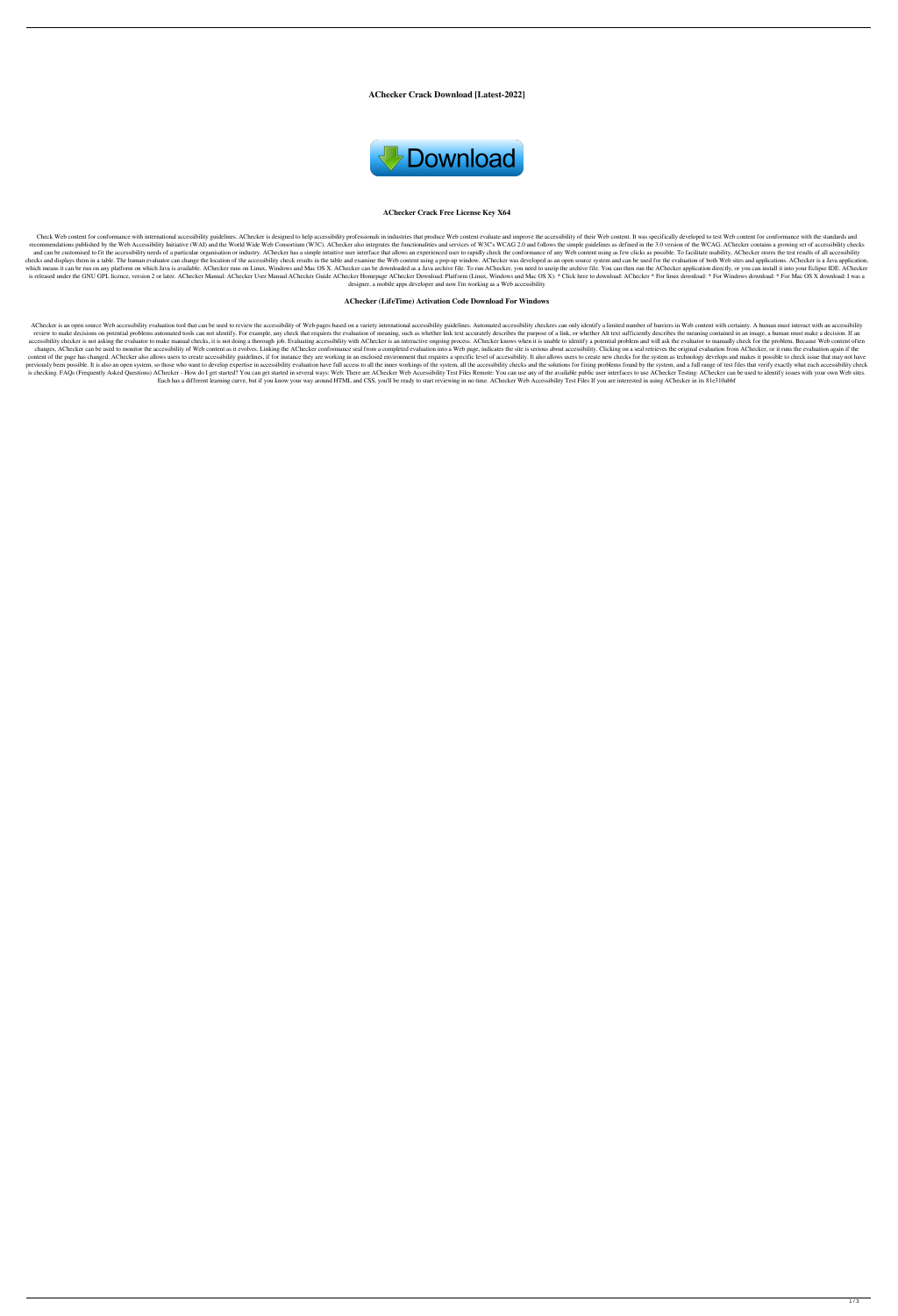## **AChecker Activator (Updated 2022)**

AChecker is a free, open source system for monitoring and checking the accessibility of webpages. It is available under the GNU General Public License version 2.0. AChecker is intended to complement automated web accessibi automated checks. AChecker contains over 250 checks and can be accessed from a web interface, or run from the command line. AChecker is based on the Extensible Accessibility Markup Language (XAML) Markup Language, and does any problems are found, the page is flagged for a human to review. AChecker is not a word processor. It does not allow you to modify the content of a page, nor add special or unknown elements to a page, nor manipulate link marks it with an icon and adds that icon to the page. A link to the original evaluation is also added. AChecker is 100% pure-JavaScript, so it will work on all browsers that support JavaScript. AChecker is a system which c Web developers for those who want to check their pages, but are not yet experienced. Checks can be uploaded directly, or they can be created using an intuitive GUI. Checks are validated as they are added by the development checks. Using the XML-based format for the XML Schema Definition (XSD) ensures that the checks are standardised, open, well-documented, and are easy to contribute to. AChecker can be easily installed using the commands bel command. It is also available as a Windows installer. # wget # tar xzf achecker.tar.gz # cd achecker # ls # chmod +x./acchecker #./acchecker For more information about this project, please visit the project's website:

## **What's New In AChecker?**

AChecker is an open source Web accessibility evaluation tool that can be used to review the accessibility of Web pages based on a variety international accessibility guidelines. Automated accessibility checkers can only id review to make decisions on potential problems automated tools can not identify. For example, any check that requires the evaluation of meaning, such as whether link text accurately describes the purpose of a link, or whet accessibility checker is not asking the evaluator to make manual checks, it is not doing a thorough job. Evaluating accessibility with AChecker is an interactive ongoing process. AChecker knows when it is unable to identif changes, AChecker can be used to monitor the accessibility of Web content as it evolves. Linking the AChecker conformance seal from a completed evaluation into a Web page, indicates the site is serious about accessibility. content of the page has changed. AChecker also allows users to create accessibility guidelines, if for instance they are working in an enclosed environment that requires a specific level of accessibility. It also allows us previously been possible. It is also an open system, so those who want to develop expertise in accessibility evaluation have full access to all the inner workings of the system, all the accessibility checks and the solutio 19 is checking. Download AChecker Version: Version: 0.4.6 Copyright: Created by: Gerard Marlet License: Creative Commons Attribution 3.0 License URL: FreeBSD / Mac OS X Download AChecker Usage Check-out AChecker. \$ git clo checker using the command \$ python3 accessibility-checker.py Run the checker using the GUI \$ python3 accessibility-checker.py -gui By default, the GUI will load the home page of the system. It's the same